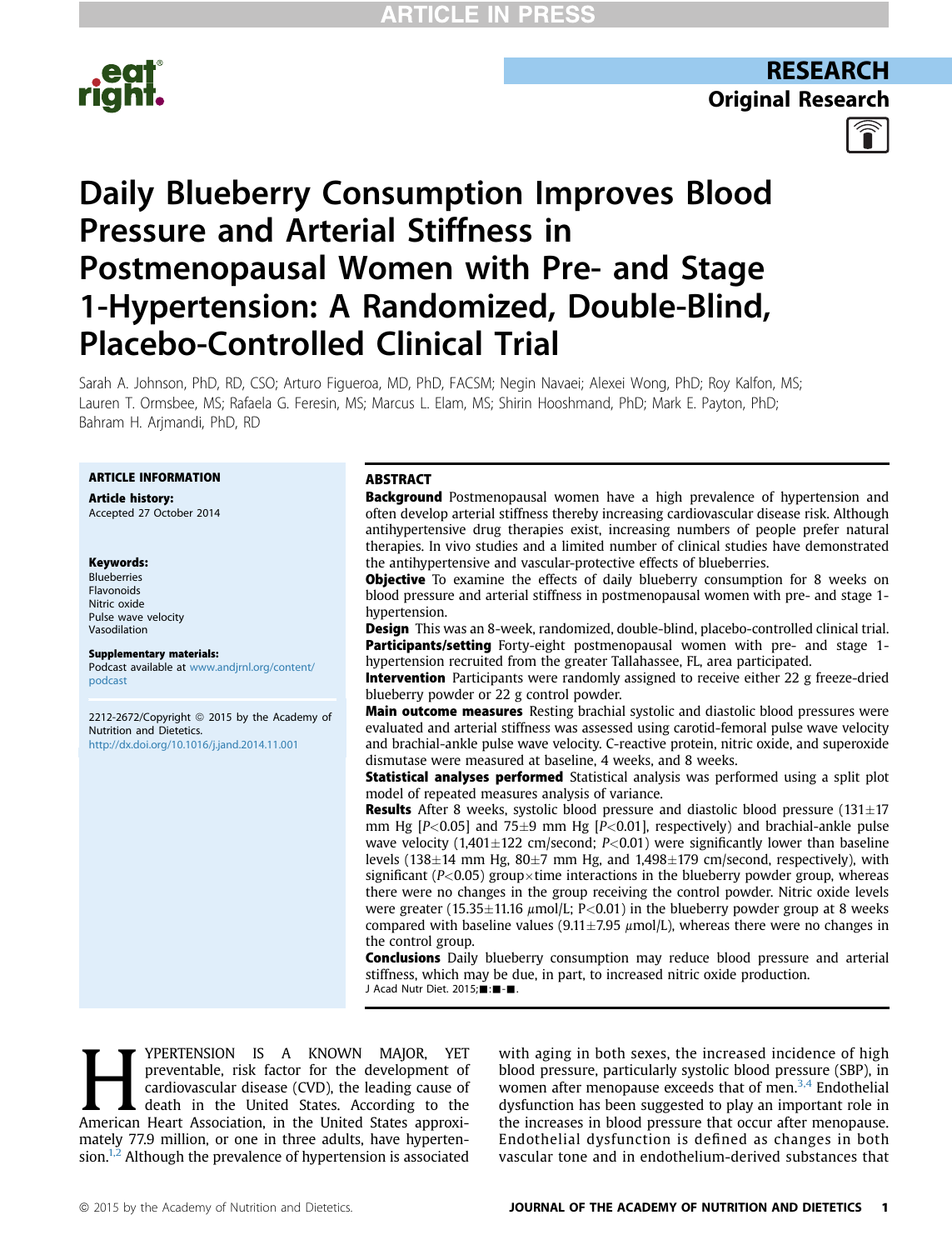### **ARTICLE IN PRESS**

### **RESEARCH** <u>research</u>

influence vasodilation, such as a reduction in nitric oxide production and bioavailability,<sup>5</sup> and vasoconstriction, $6,7$  such as an increase in the production of endothelin- $1<sup>8</sup>$  $1<sup>8</sup>$  $1<sup>8</sup>$  angiotensin  $II<sub>1</sub><sup>9</sup>$  $II<sub>1</sub><sup>9</sup>$  $II<sub>1</sub><sup>9</sup>$  and reactive oxygen species (ROS).<sup>10,11</sup> For instance, the self-perpetuating cycle between oxidative stress and inflammation that often occurs in a postmenopausal and/or a hypertensive state leads to the upregulation of the enzyme nicotinamide adenine dinucleotide phosphate-oxidase (NADPH), which increases the production of ROS such as superoxide anions in the arteries and the kidneys. These ROS are then able to react with nitric oxide to form peroxynitrate leading to a reduction in nitric oxide bioavailability and subsequently impaired nitric oxide-dependent vasodilation that can result in hypertension. $12,13$  In addition, endothelial dysfunction is known to increase arterial stiffness, which is involved in the development and progression of both hyper-tension and CVD.<sup>[14,15](#page-7-0)</sup> Therefore, endothelial function and arterial stiffness should be targeted in the prevention and treatment of hypertension.

The recommended intervention for controlling blood pressure in pre- and stage 1-hypertension is not pharmaceutical interventions but rather lifestyle modifications, including dietary approaches, $16$  and there is evidence that many cases of hypertension can be prevented and treated through diet and lifestyle changes. $17,18$  Considering the prevalence of hypertension in the United States,<sup>19</sup> preventive strategies such as dietary modifications (eg, functional foods and dietary supplements) that aim to improve hypertension and its related complications are warranted.<sup>[20](#page-7-0)</sup> Epidemiologic evidence suggests that dietary intake of certain flavonoids is associated with a reduced risk of CVD risk factors, including hypertension.<sup>[21](#page-7-0)</sup> In fact, Cassidy and colleagues<sup>[22](#page-7-0)</sup> reported an 8% reduction in the risk of hypertension in individuals in the highest quintile of anthocyanin intake (primarily from blueberries and strawberries) compared with those in the lowest quintile (relative risk 0.92; 95% CI 0.86 to 0.98; P<0.03). Berries, including blueberries, and their polyphenols have been reported<sup>[23](#page-7-0)</sup> to improve several surrogate markers of cardiovascular risk, including blood pressure, endothelial function, and arterial stiffness. Among all fruits, blueberries are one of the richest sources of phenolic compounds, including flavonoids, phenolic acids, and stilbenes,  $24-26$  which are known to have biological activity and high antioxidant capacity<sup>[24,27,28](#page-7-0)</sup> and they are a promising functional food with respect to vascular health. For instance, Basu and colleagues<sup>[29](#page-7-0)</sup> reported that the consumption of 50 g freeze-dried highbush blueberries significantly lowered blood pressure in obese men and women with metabolic syndrome after 8 weeks. The vascular-improving effects of blueberries has been, in part, attributed to the ability of its circulating polyphenol metabolites to inhibit NADPH oxidase, which will enhance nitric oxide bioavailability leading to enhanced endothelialdependent vasodilation.<sup>3</sup>

Despite the existence of the aforementioned studies, there is a paucity of clinical studies investigating the antihypertensive and vascular-protective effects of blueberries, particularly in postmenopausal women with pre- and stage 1-hypertension. In addition, to our knowledge, there are presently no studies that have investigated the effects of blueberry consumption on arterial stiffness as measured by pulse wave velocity, which is considered the gold standard

marker of arterial damage and is predictive of CVD risk. $31$ Therefore, the objective of this study was to bring forth evidence that blueberry consumption would reduce blood pressure and cardiovascular risk factors, including endothelial dysfunction and arterial stiffness, in postmenopausal women with pre- and stage 1-hypertension. This randomized, double-blind, placebo-controlled clinical trial tested the hypothesis that daily blueberry consumption for 8 weeks would reduce arterial stiffening and improve endothelial function resulting in reduced blood pressure.

## **Subjects**

A total of 81 healthy, postmenopausal women aged 45 to 65 years with pre- and stage 1-hypertension (seated blood pressure  $> 125/85$  mm Hg but  $\lt 160/90$  mm Hg at the screening visit) were recruited from Tallahassee, FL, and surrounding areas. Recruitment began in January 2012 and continued through March 2013 when the final patient finished the study. Those with diagnosed CVD; uncontrolled hypertension  $(>160/$ 100 mm Hg); receiving hormone replacement therapy or insulin; active cancer, asthma, glaucoma, thyroid, kidney, liver, and pancreatic disease; and heavy smokers (>20 cigarettes/ day) were excluded from the study. The Florida State University Institutional Review Board approved the study protocol and all participants provided written informed consent. This trial was registered at [ClinicalTrials.gov:](http://ClinicalTrials.gov) NCT01686282. After an initial prescreening over the telephone, qualified participants were invited to the study site for their first visit. During the first visit, written informed consent was obtained from all participants by the study coordinator. Brachial blood pressure measurements were taken in duplicate after 10 minutes of seated rest with an automatic device (Omron Healthcare, Inc). A complete medical and nutrition history was obtained from participants by a registered dietitian nutritionist for screening purposes. Based on inclusion and exclusion criteria, a total of 48 postmenopausal women qualified and participated in the study. Participants were asked to maintain their usual diet and physical activity pattern throughout the duration of the study.

### Study Design and Intervention

Forty-eight postmenopausal women that met all inclusion criteria were recruited to participate in an 8-week, randomized, double-blind, placebo-controlled clinical trial. Using a statistician-pregenerated randomization list, eligible participants were randomly assigned by the study coordinator to one of the two intervention groups: 22 g freeze-dried blueberry powder or 22 g macronutrient-matched control powder. The rationale for choosing this dose is that 22 g freeze-dried blueberry powder equates to 1 cup fresh blueberries, which is feasible for people to consume on a daily basis [\(Table 1](#page-2-0)). The blueberry powder consisted of highbush freeze-dried blueberries (50/50 blend of tifblue [Vaccinium virgatum] and rubel [Vaccinium corymbosum]) and the placebo powder consisted of maltodextrin, fructose, artificial and natural blueberry flavoring, artificial purple and red color, citric acid, and silica dioxide. The nutritional composition of the freeze-dried blueberry powder and placebo powder was determined by Medallion Laboratories ([Table 1](#page-2-0)). The participants were asked to consume half of the daily regimen (11 g) mixed with 1 cup (240 mL) water in the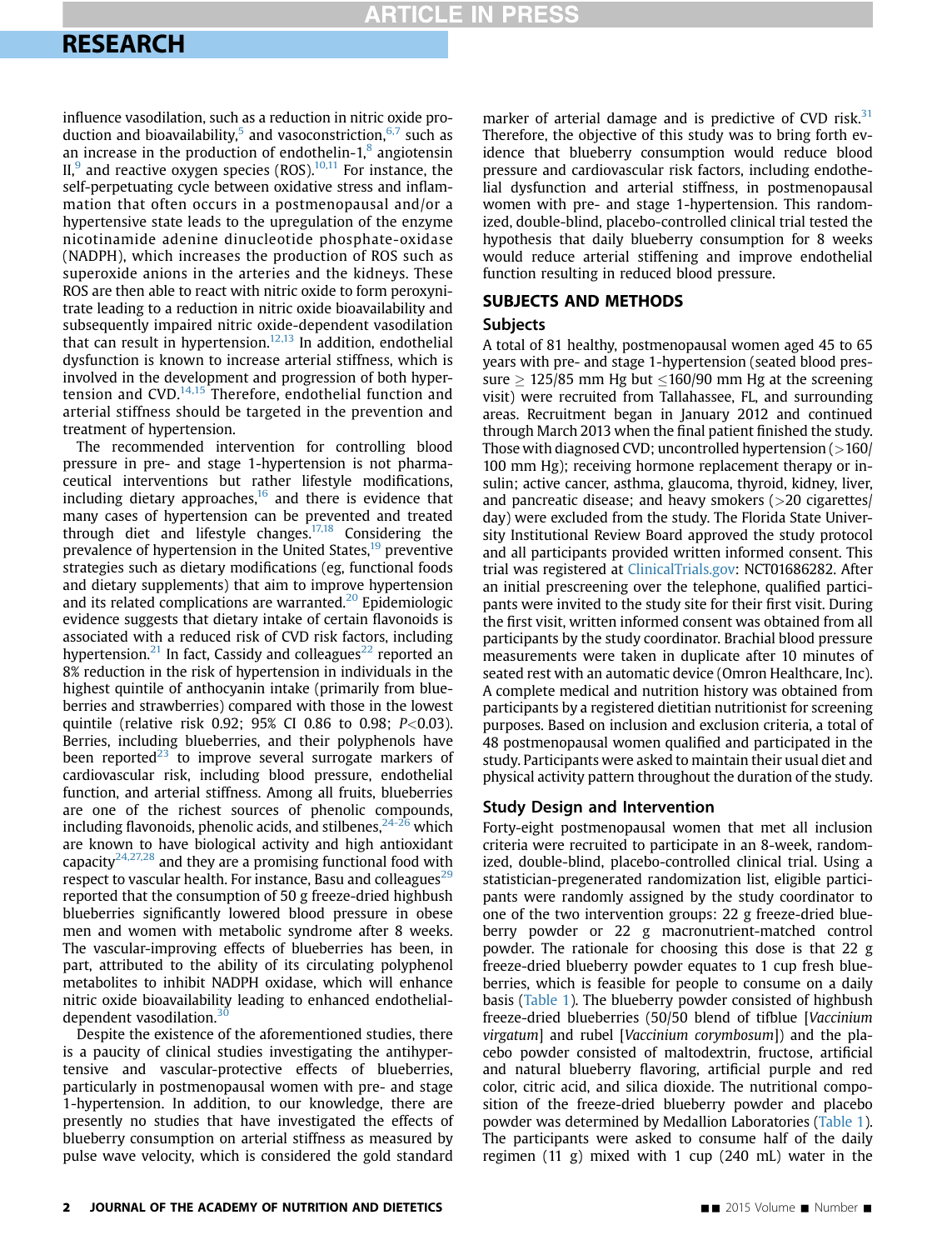|                                                                             | Placebo<br>powder<br>(per 22 g) $^{\rm a}$ | Freeze-dried<br>blueberry<br>powder<br>(per 22 g) <sup>a</sup> | Fresh<br>blueberry<br>(per c) <sup>b</sup> |
|-----------------------------------------------------------------------------|--------------------------------------------|----------------------------------------------------------------|--------------------------------------------|
| Energy (kcal)                                                               | 86                                         | 87                                                             | 83                                         |
| Fat $(q)$                                                                   | 0.02                                       | 0.26                                                           | 0.48                                       |
| Total                                                                       | 20.82                                      | 20.57                                                          | 21.02                                      |
| carbohydrates (g)                                                           |                                            |                                                                |                                            |
| Fiber (g)                                                                   | 0                                          | 4.73                                                           | 3.50                                       |
| Protein (g)                                                                 | 0.17                                       | 0.59                                                           | 1.08                                       |
| Vitamin C (mg)                                                              | 0                                          | 2.27                                                           | 14.10                                      |
| Calcium (mg)                                                                | $\Omega$                                   | 7.50                                                           | 9.00                                       |
| Potassium (mg)                                                              | O                                          | 103.18                                                         | 112                                        |
| Oxygen radical<br>absorbance<br>capacity<br>( $\mu$ mol TE <sup>c</sup> /g) | O                                          | 80.52                                                          | Unknown                                    |
| Phenolics (mg/g)                                                            | O                                          | 8.45                                                           | Unknown                                    |
| <b>Anthocyanins</b><br>(mq/q)                                               | ŋ                                          | 4.69                                                           | Unknown                                    |

<span id="page-2-0"></span>Table 1. Nutrient composition of freeze-dried blueberry and placebo powders compared with fresh blueberries

<sup>a</sup>Analyzed by Medallion Laboratories.

**bUS Department of Agriculture National Nutrient Database for Standard Reference.** <sup>c</sup>TE=Trolox equivalents.

morning and the second half mixed with 1 cup (240 mL) water in the evening at least 6 to 8 hours apart. Participants were encouraged to add vanilla extract and/or Splenda to the regimen for added flavor based on their preference. The freeze-dried blueberry powder and placebo powder regimens used in this study were provided by the US Highbush Blueberry Council and were distributed to subjects on a biweekly basis. To monitor compliance, participants were given customized calendars and were asked to record the days they missed consuming the study regimen and return any unused portion for compliance monitoring purposes. Compliance was defined as missing  $\leq$  2 doses per week.

### Anthropometric Assessments

Height without shoes was measured using a wall-mounted stadiometer to the nearest 0.5 cm and weight was assessed using a digital scale (Seca Corporation) to the nearest 0.1 kg. Body mass index (BMI) was calculated as weight in kilo-grams/height in meters<sup>[2](#page-6-0)</sup>. Midabdominal waist circumference was measured using a Gulick fiberglass measuring tape with a tension handle (Creative Health Products, Inc). With the exception of height measured at baseline, body weight and waist circumference were repeatedly measured at baseline, 4 weeks, and 8 weeks.

### Blood Collection and Analysis

Fasting venous blood for plasma and serum was collected between 8:00 AM and 10:00 AM on a designated date from each participant in vacutainers with appropriate anticoagulants at baseline, 4 weeks, and 8 weeks. Serum and plasma were separated by centrifuging at 4,000 rpm for 15 minutes at  $4^{\circ}$ C within 2 hours of collection using an IEC CL31R multispeed centrifuge (Thermo Electron Corporation). Samples were then aliquoted and stored at  $-80^{\circ}$ C until analyses. Serum levels of superoxide dismutase (SOD) and plasma levels of nitric oxide and C-reactive protein were measured in duplicate at baseline, 4 weeks, and 8 weeks using the following commercially available kits: Superoxide Dismutase Assay Kit, Nitrate/Nitrite Colorimetric Assay Kit, and C-Reactive Protein (human) EIA Kit according to the manufacturer's (Cayman Chemicals) instructions.

### Blood Pressure and Arterial Function

Cardiovascular measurements were performed at baseline, 4 weeks, and 8 weeks on the same day as blood collection and in the supine position in a quiet, temperature-controlled room (23 $\textdegree$ C $\pm$ 1 $\textdegree$ C) after an overnight fast and avoidance of alcohol and caffeine for at least 24 hours. Brachial blood pressure, mean arterial pressure, carotid-femoral pulse wave velocity (cfPWV), and brachial-ankle pulse wave velocity (baPWV) were measured using an automatic device (VP-2000; Omron Healthcare). Appropriate-size blood pressure cuffs were wrapped around both arms (brachial artery) and ankles (posterior tibial artery). Electrocardiogram electrodes were placed on the forearms, and a heart sound microphone was placed on the chest. Participants rested for at least 20 minutes before data collection. Transit time was automatically determined from the time delay between the feet of the pulse waves related to the R-wave of the electrocardiogram. The distance from the carotid and femoral artery was measured with a nonelastic tape measure as a straight line, whereas the distance from the brachial to tibial arteries was calculated automatically according to the participant's height. $32$  Pulse wave velocity was calculated as distance divided by transit time.[32](#page-7-0) Two measurements were collected and averaged at each time point. Heart rate was determined from the electrocardiogram.

### Statistical Analyses

An initial sample size of 24 participants per group with an attrition rate of 17% was able to produce a sample size of approximately 20 participants with >80% power to detect a significant difference ( $P<0.05$ ). The sample size was calculated using a study conducted by Basu and colleagues, $29$ which indicated that an intake of 50 g freeze-dried blueberry powder was effective in lowering SBP and diastolic blood pressure (DBP)  $(-6\%$  and  $-4\%$ , respectively) compared with controls  $(-1.5\%$  and  $-1.2\%)$ .

Statistical analysis was performed using analysis of variance methods with PROC MIXED in PC SAS (version 9.1, 2006, SAS Institute). Descriptive statistics were calculated for all variables including means, standard deviations, medians, minima, and maxima. Distributions of outcome variables were examined graphically for asymmetry and for outliers. When a lack of symmetry was noted, the variable was transformed before analysis. Baseline values of serum, anthropometric, and dietary variables, which were normally distributed between the two experimental groups, were compared using two-sample t tests. The main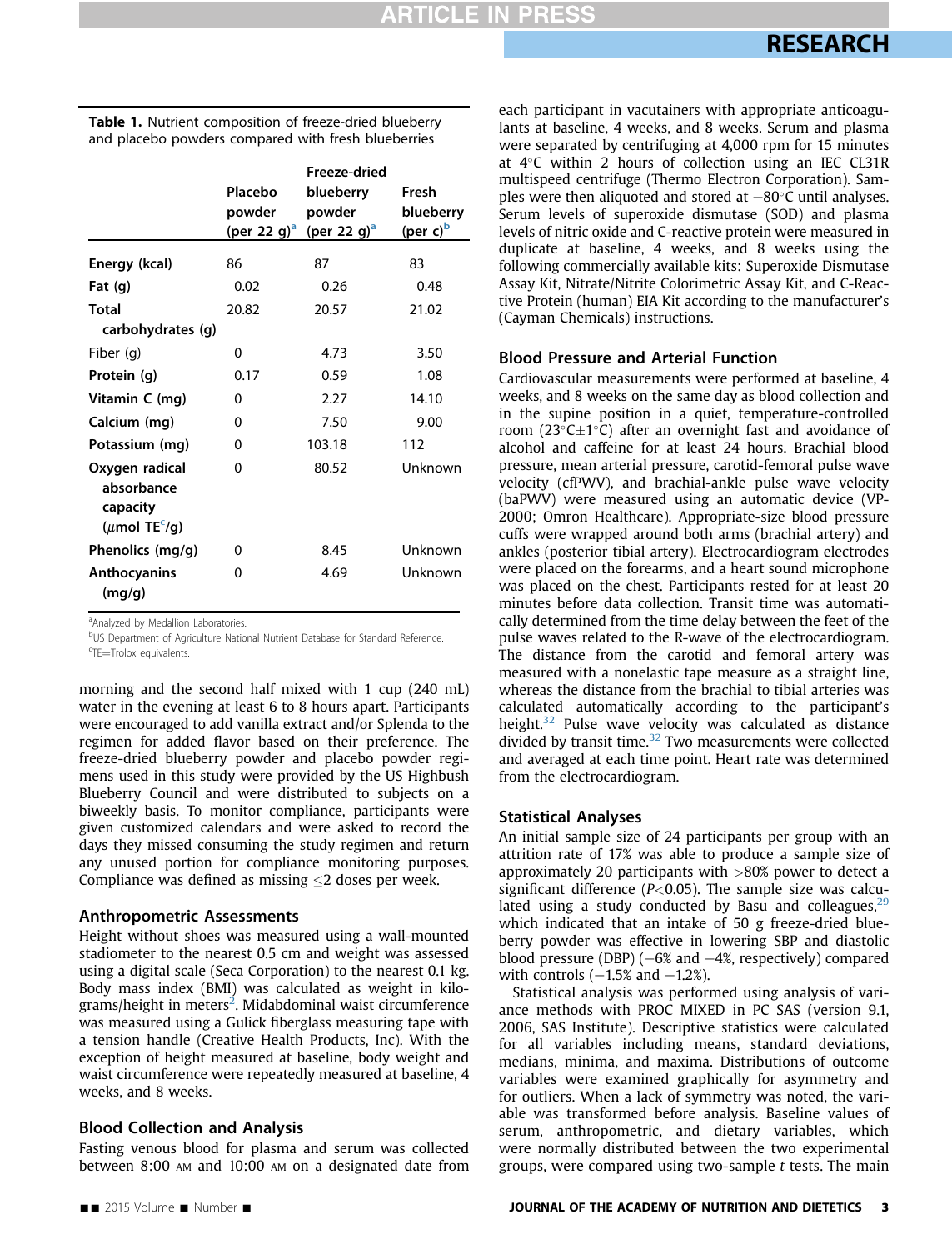### **ARTICLE IN PRESS**

## **RESEARCH** <u>research</u>

and interaction effects of the intervention (freeze-dried blueberry powder or placebo) and time (baseline, 4 weeks, and 8 weeks) on primary outcome variables (blood pressure) and secondary outcome variables (pulse wave velocity and blood biomarkers) were evaluated. A split plot model of two (group) $\times$ three (time) repeated measures analysis of variance was used for statistical analysis both within and between treatment groups. The mean changes in outcome variables during the intervention periods were compared by analyzing interaction effects of intervention and time, using the SLICE option (to analyze simple effects) in a least square means statement. Data are reported as least square mean-  $\pm$ standard deviation. In all statistical comparisons, differences with  $P<0.05$  were considered significant. Differences with  $P<0.01$  were noted.

### **RESULTS**

### **Baseline Characteristics and Anthropometric Measurements**

A flowchart of the study enrollment is presented in the [Figure](#page-4-0). A total of 48 women who met the inclusion and exclusion criteria were randomly assigned to receive either 22 g freeze-dried blueberry powder (25 participants) or 22 g placebo powder (23 participants) daily for 8 weeks. The overall attrition rate for the 8-week intervention study was 17% (20% for the treatment group and 13% for the control group). Common reasons for not finishing the study included noncompliance with the study protocol, claims of medical and health-related issues such as gastrointestinal complaints, and personal reasons such as lack of time (see the [Figure](#page-4-0)). Reported challenges to intake of the treatment regimens included difficulty mixing powders with water, taste preferences, volume, and taste fatigue. The 40 participants who completed the study were compliant with their treatments as indicated in their daily dosing diaries.

Baseline characteristic data for participants who completed the study are presented in [Table 2](#page-5-0). There were no statistically significant differences between groups for baseline characteristics including age, height, weight, BMI, and waist circumference. The mean body weights, BMI, and waist circumferences for baseline, 4 weeks, and 8 weeks are presented in [Table 2](#page-5-0). There were no significant changes in either group at any time point.

### Blood Pressure and Arterial Stiffness

No significant differences were noted between groups at baseline ([Table 3](#page-5-0)). As presented in [Table 3](#page-5-0), after 8 weeks of treatment, both SBP and DBP were significantly lower  $(P<0.05$  and  $P<0.01$ , respectively) than baseline levels whereas there were no significant changes in the control group. Significant ( $P<0.05$ ) group $\times$ time changes were noted for both SBP and DBP at 8 weeks. In addition, in terms of mean percent changes, there were  $5.1\%$  (range=0% to  $-9.9\%$ ) and 6.3% (range $=-1.3$ % to  $-11.0$ %) reductions in mean SBP and DBP, respectively, in the blueberry group, whereas there were no reductions in mean SBP (mean= $+0.7\%$ ; range $=-4.9%$  to  $+6.7%$ ) and DBP in the control group (mean= $+2.6\%$ ; range= $-2.5\%$  to  $+7.9\%$ ) There were no differences observed in either treatment group at 4 weeks. There was a significant ( $P<0.01$ ) reduction in baPWV from baseline at 8 weeks and there was a group $\times$ time interaction

 $(P<0.05)$  in the blueberry group, whereas there were no changes in the control group. There was no significant effect of blueberry supplementation on mean arterial pressure, cfPWV, and heart rate at any time point.

### Blood Biomarkers

Blood biomarkers are presented in [Table 4.](#page-6-0) There were no significant changes in C-reactive protein levels at any time point in either treatment group. SOD levels were significantly  $(P<0.01)$  increased at 4 and 8 weeks compared with baseline in the blueberry and control groups. Nitric oxide levels were significantly ( $P < 0.01$ ) increased in the blueberry group at 8 weeks compared with baseline values, whereas there were no changes in the control group.

We found that daily incorporation of freeze-dried blueberry powder into the diet of postmenopausal women with preand stage 1-hypertension for 8 weeks improves blood pressure and arterial stiffness potentially through enhanced nitric oxide-mediated vasodilation. To our knowledge, this is the first study to evaluate the effects of blueberries on arterial function as was done in this study, as well as in this study population.

In terms of the effects of blueberries on blood pressure, the results of the present study showed 5.1% and 6.3% reductions in mean systolic SBP and DBP, respectively, in the blueberry group, whereas there were no significant decreases in the control group. These findings are in agreement with Basu and colleagues $^{29}$  $^{29}$  $^{29}$  who noted a 6% and 4% reduction in SBP and DBP, respectively, after 8 weeks of supplementation with 50 g freeze-dried blueberry powder in middle-aged obese men and women with metabolic syndrome. Therefore, the current findings support that regular blueberry consumption, even in a different study population, is effective in lowering blood pressure. On the contrary, the consumption of 250 g blueberries by adult smokers for 3 weeks produced no changes in blood pressure in a study by McAnulty and colleagues. $33$ Several studies have shown that smokers respond differently than nonsmokers to dietary interventions,  $34-36$  which is a possible reason for this observation. Another likely reason for this finding is that the duration of their study was too short to observe an effect on blood pressure as indicated by no significant changes in blood pressure after 4 weeks of treatment in the current study.

It is important to note that the findings of this study do not suggest that the effectiveness of the dose of blueberry powder used in this study matches that of antihypertensive medications. This is evidenced by the fact that although significant reductions were noted in SBP and DBP at 8 weeks in the blueberry-treated group, mean SBP levels remained in the prehypertensive range at the end of the treatment period. It is possible that higher doses and/or longer intervention time may result in further reductions in SBP to that of the normal range. However, the changes in blood pressure noted in this study are of clinical significance because they demonstrate that blood pressure can be favorably altered by the addition of a single dietary component (eg, blueberries).

Pulse wave velocity is a noninvasive method for assessing arterial stiffness and has been shown to predict future cardiovascular events.<sup>[31](#page-7-0)</sup> Epidemiologic<sup>[37,38](#page-7-0)</sup> and clinical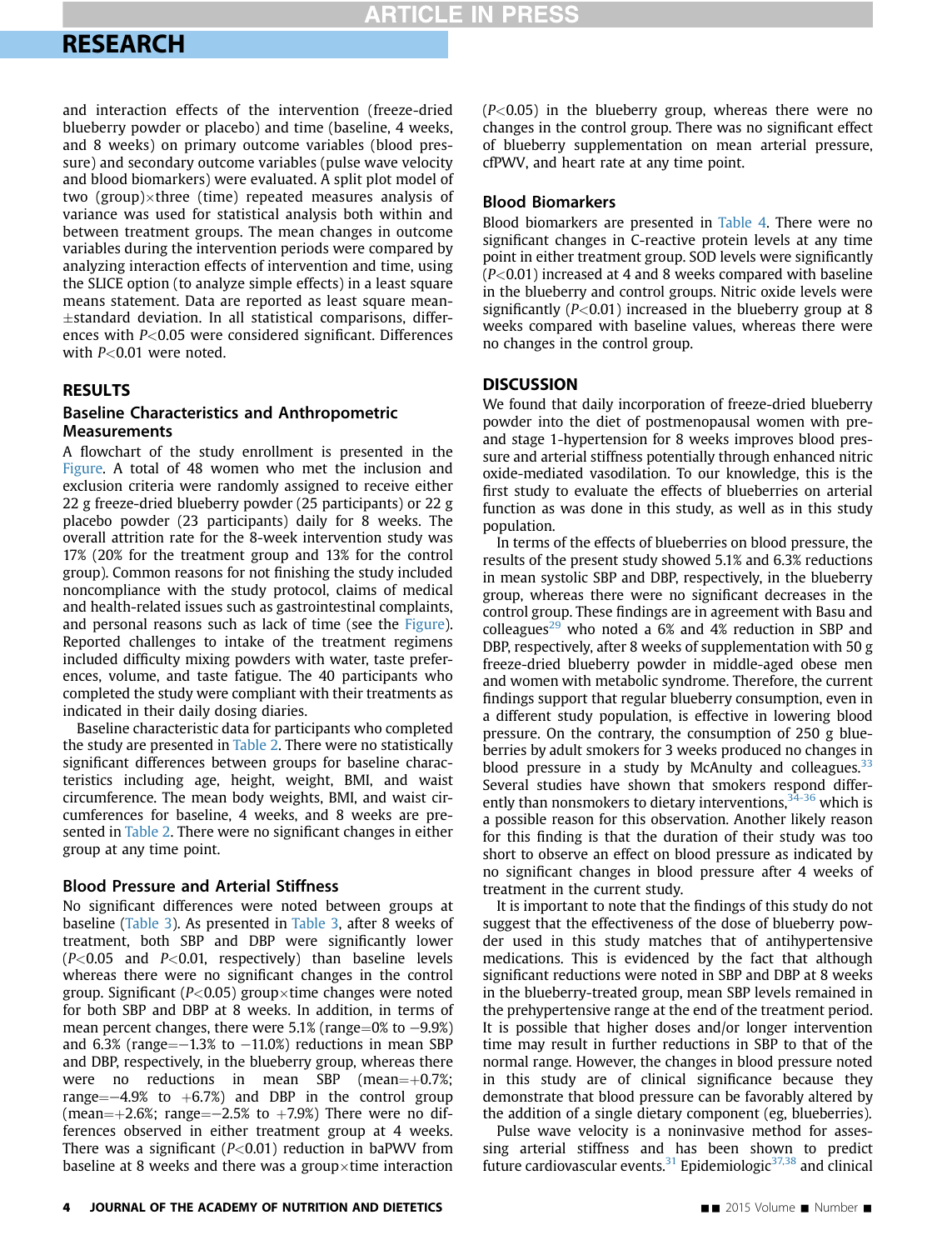



<span id="page-4-0"></span>

Figure. Flowchart of enrollment and attrition in a study to examine the effects of daily blueberry consumption for 8 weeks on blood pressure and arterial stiffness in postmenopausal women with pre- and stage 1-hypertension.

intervention studies $39-41$  have demonstrated that flavonoids and flavonoid-rich foods are associated with improvements in pulse wave velocity, and therefore, arterial stiffness. In the current study, baPWV, which is a composite measure of central (aortic) and peripheral arterial stiffness, was significantly reduced after 8 weeks in the blueberry-treated group, whereas there were no changes in the control group. baPWV has been shown to be highly associated with cfPWV, considered the gold standard measure of aortic stiffness,

and as such is an emerging index of central arterial stiffness.[32,42,43](#page-7-0) However, no changes were noted in cfPWV in either group. We have previously reported that dietary interventions, including a hypocaloric diet $44$  and supple-mentation with watermelon<sup>[45](#page-7-0)</sup> led to reduced baPWV but had no effect on aortic pulse wave velocity. These findings, along with the results of the current study, suggest that peripheral arteries may be more responsive to dietary interventions than central arteries.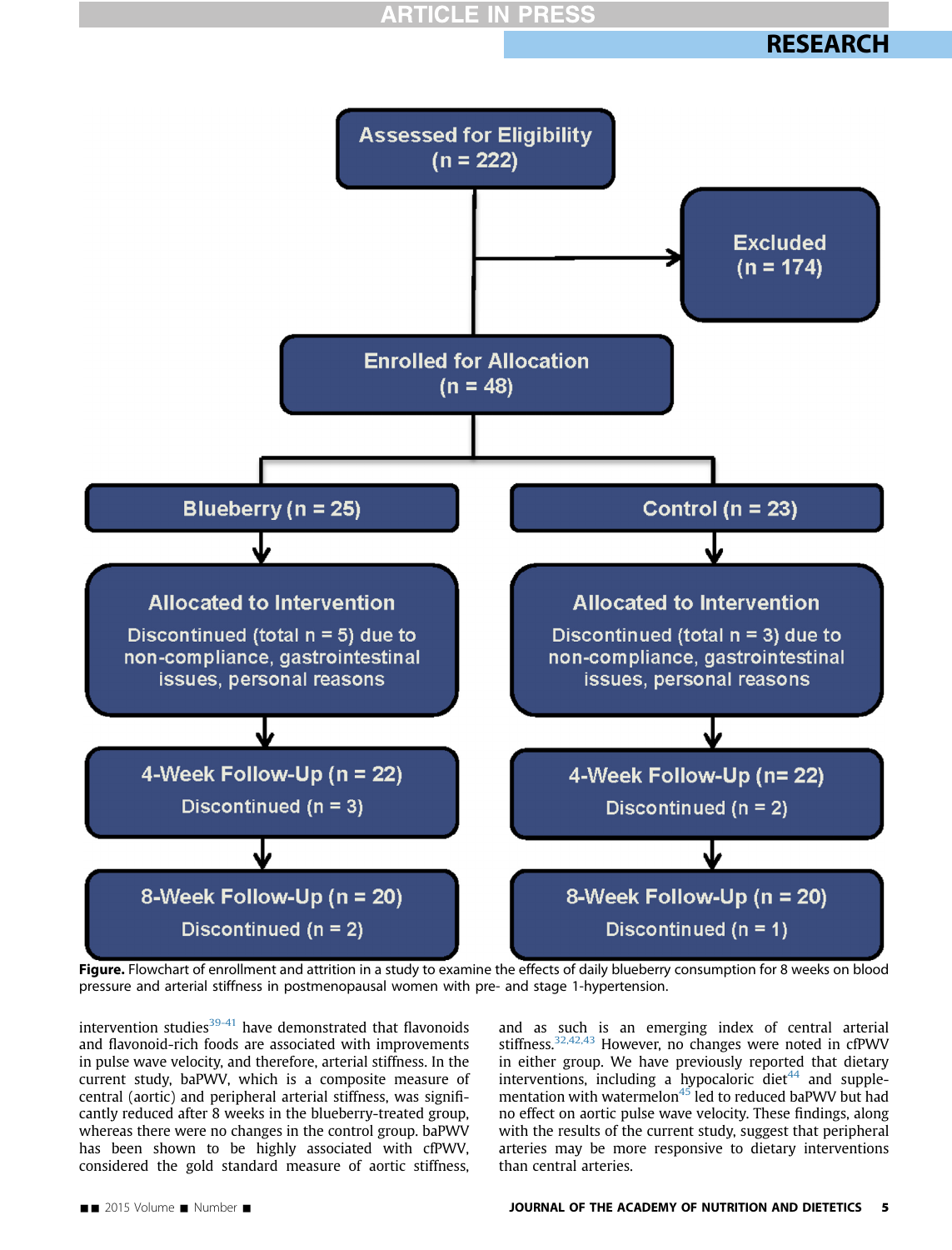<span id="page-5-0"></span>Table 2. Characteristics of study participants assessed in an 8-wk clinical trial evaluating the effects of freeze-dried blueberry powder supplementation vs placebo on blood pressure and arterial stiffness in postmenopausal women with pre- and stage 1 hypertension

| <b>ILLER</b>             |                                         |                 |                |                 |                 |                 |  |
|--------------------------|-----------------------------------------|-----------------|----------------|-----------------|-----------------|-----------------|--|
| Variable                 | <b>Blueberry</b>                        |                 |                | Control         |                 |                 |  |
|                          | <b>Baseline</b>                         | 4 wk            | 8 wk           | <b>Baseline</b> | 4 wk            | 8 wk            |  |
|                          | -mean+standard deviation <sup>a</sup> - |                 |                |                 |                 |                 |  |
| Age (y)                  | $59.7 + 4.58$                           |                 |                | $57.3 \pm 4.76$ |                 |                 |  |
| Height (cm)              | $164 + 5.32$                            |                 |                | 165.48 ± 8.35   |                 |                 |  |
| Weight (kg)              | $82.1 \pm 18.52$                        | $82.2 + 18.18$  | $82.1 + 18.21$ | 88.4±21.39      | $90.3 + 20.44$  | 88.4±21.72      |  |
| Body mass index          | $30.1 \pm 5.94$                         | $30.2 \pm 5.90$ | $30.2 + 5.96$  | $32.7 \pm 6.79$ | $32.7 \pm 6.54$ | $32.1 \pm 6.82$ |  |
| Waist circumference (cm) | $105 + 16.60$                           | $99 + 18.01$    | $103 + 14.76$  | $98 + 19.83$    | $110 + 38.32$   | $101 \pm 19.17$ |  |

a<br>Baseline values were not significantly different between groups. There were no significant within-group changes for weight, body mass index, or waist circumference for either group.

Increased baPWV has been reported $46-48$  to be predictive of the progression of pre-hypertension to hypertension. Our findings showing that blueberry consumption decreased SBP and DBP following blueberry consumption may be explained by the noted changes in baPWV. After 8 weeks, DBP moved from the prehypertensive range to the normal blood pressure range, whereas SBP remained in the prehypertensive range in both groups, despite a significant reduction in SBP in the blueberry-treated group. Hence, it can be suggested that daily blueberry consumption may be effective in preventing the progression of pre-hypertension to hypertension in postmenopausal women, which may in part be explained by improvements in arterial stiffness as indicated by reductions in baPWV. Further, these findings are of additional clinical significance because baPWV has been reported to be an independent predictor of coronary atherosclerosis in post-menopausal women.<sup>[49](#page-8-0)</sup>

Although the exact cause of hypertension is unknown, one of the mechanisms leading to increased blood pressure and arterial stiffness is suggested to be endothelial dysfunction. It is known that oxidative stress leads to an increase in the production of superoxide anions by NADPH oxidase, which is able

to react with nitric oxide to form peroxynitrate leading to a reduction in nitric oxide bioavailability and endothelial dam-age in the arteries.<sup>[12,13](#page-7-0)</sup> As was mentioned earlier, it has been demonstrated $30$  that improvements in flow-mediated vasodilation, indicative of enhanced endothelial function, were closely associated with increases in circulating polyphenol metabolites from blueberry consumption as well as decreases in neutrophil NADPH oxidase activity, which would enhance nitric oxide bioavailability. Although NADPH oxidase activity or flow-mediated vasodilation was not assessed in the present study, based on the results of previous studies it can be suggested that the reductions in blood pressure and arterial stiffness noted in the present study may have been due, in part, to enhanced endothelial-dependent vasodilation. In the current study, blueberry consumption increased nitric oxide levels compared with no significant changes in the control group. Although there were significant increases in SOD at 4 and 8 weeks in the blueberry group, these changes were also observed in the control group. These findings suggest that blueberry consumption per se may not influence the bioavailability of nitric oxide through the dismutation of superoxide by SOD but rather may influence nitric oxide

Table 3. The effects of 8 wk of supplementation with freeze-dried blueberry powder vs placebo on hemodynamic parameters at baseline, 4 wk, and 8 wk in postmenopausal women with pre- and stage 1-hypertension

|                                              | <b>Blueberry</b>          |                 |                    | Control         |                 |                 |
|----------------------------------------------|---------------------------|-----------------|--------------------|-----------------|-----------------|-----------------|
| Variable                                     | <b>Baseline</b>           | 4 wk            | 8 wk               | <b>Baseline</b> | 4 wk            | 8 wk            |
|                                              | -mean+standard deviation- |                 |                    |                 |                 |                 |
| Systolic blood pressure (mm Hq)              | 138 $\pm$ 14              | $136 + 15$      | $131 + 17^{*a}$    | $138\pm15$      | $136 + 15$      | 139 $\pm$ 15    |
| Diastolic blood pressure (mm Hq)             | $80\pm7$                  | $77 + 10$       | $75 + 9***^a$      | $78\pm8$        | $78 + 11$       | $80\pm8$        |
| Mean arterial pressure (mm Hq)               | $99 + 9$                  | $97 + 11$       | $95 + 11$          | $98 + 9$        | $97 + 11$       | $97 + 11$       |
| Carotid-femoral pulse wave velocity (cm/sec) | $1.234 \pm 201$           | $1.269 \pm 225$ | $1.254 \pm 214$    | $1.233 \pm 238$ | $1.241 \pm 216$ | 1,256±229       |
| Brachial-ankle pulse wave velocity (cm/sec)  | 1.498 $\pm$ 179           | $1.466 \pm 203$ | $1,401 \pm 122***$ | $1.470 \pm 194$ | $1.464 \pm 174$ | $1.477 \pm 175$ |
| Heart rate (beats/min)                       | $65 + 10$                 | $66\pm9$        | $66 + 9$           | $66 + 7$        | $66\pm 6$       | $65\pm 6$       |
|                                              |                           |                 |                    |                 |                 |                 |

a $P$  < 0.05 for groupxtime interaction.

\*P<0.05 for within-group differences in comparison with baseline.

\*\*P<0.01 for within-group differences in comparison with baseline.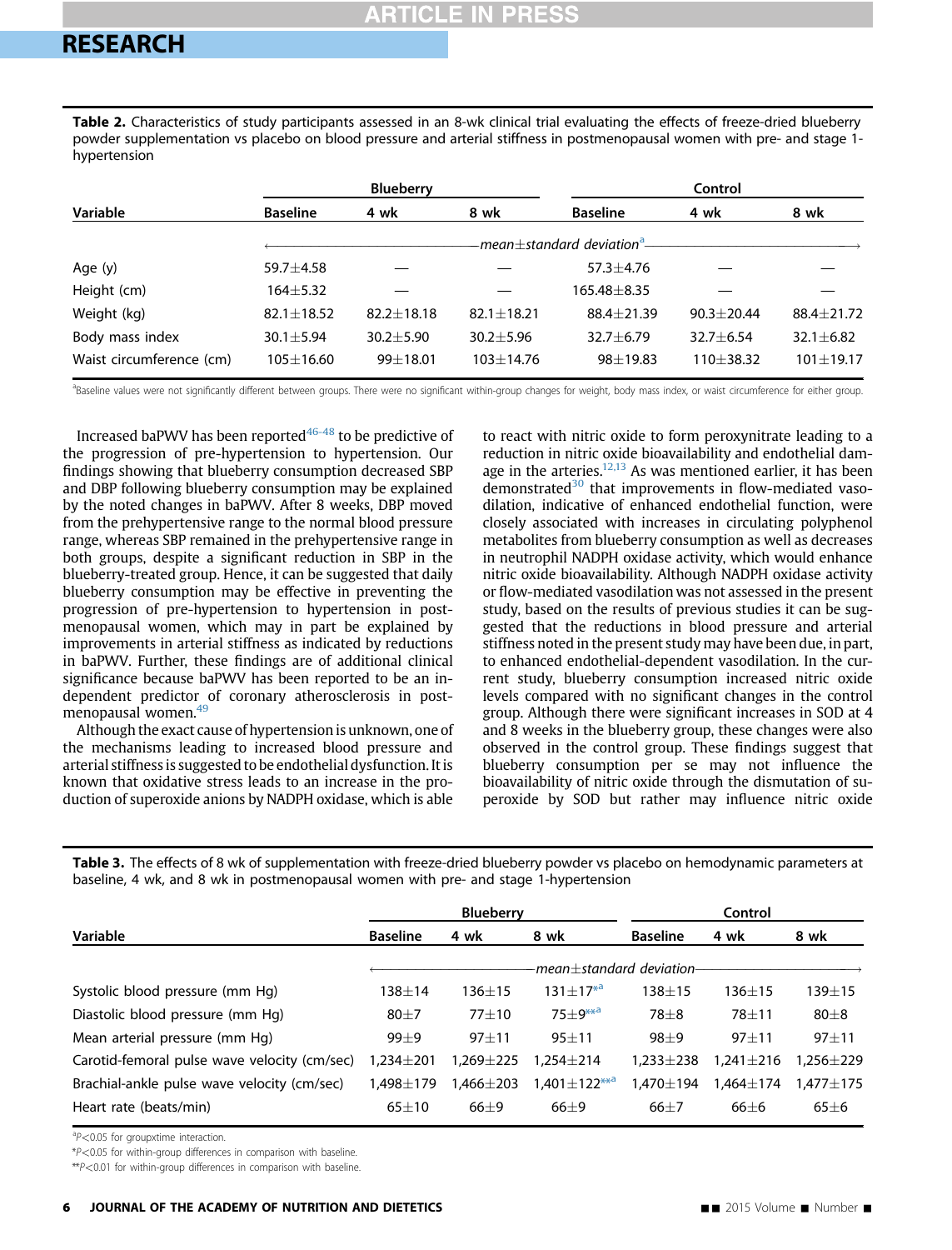<span id="page-6-0"></span>Table 4. The effects of 8 wk of supplementation with freeze-dried blueberry powder vs placebo on blood biomarkers at baseline, 4, and 8 wk in postmenopausal women with pre- and stage 1-hypertension

|                             | <b>Blueberry</b>          |                  |                  | Control         |                  |                  |  |
|-----------------------------|---------------------------|------------------|------------------|-----------------|------------------|------------------|--|
| Variable                    | <b>Baseline</b>           | 4 wk             | 8 wk             | <b>Baseline</b> | 4 wk             | 8 wk             |  |
|                             | -mean+standard deviation– |                  |                  |                 |                  |                  |  |
| C-reactive protein (mg/mL)  | $2.49 + 0.87$             | $2.44 + 1.01$    | $2.3 + 1.08$     | $2.69 + 0.80$   | $2.64 + 0.87$    | $2.29 \pm 1.20$  |  |
| Superoxide dismutase (U/mL) | $0.21 + 0.06$             | $0.36 + 0.11$ ** | $0.50 + 0.22$ ** | $0.23 + 0.05$   | $0.40 + 0.06$ ** | $0.49 + 0.15$ ** |  |
| Nitric oxide $(\mu M)$      | $9.11 + 7.95$             | 13.86+11.45      | $15.35 + 11.16*$ | $9.81 + 7.20$   | $9.20 + 5.95$    | $10.73 \pm 5.63$ |  |

\*P<0.05 for within-group difference.

\*\*P<0.01 for within-group difference.

production. In fact, it has been demonstrated that flavonoids improve endothelium-dependent vasodilation through endothelial production of nitric oxide and not through superoxide production.[50](#page-8-0) As mentioned above, SOD levels were increased at 4 and 8 weeks compared with baseline corresponding values in both the blueberry-treated group and the control group. Unfortunately, we cannot offer a reasonable explanation for this phenomenon other than a time effect. Nonetheless, this is speculative and needs confirmation in future studies. In terms of blood pressure regulation, nitric oxide is produced from the amino acid L-arginine by endothelial nitric oxide synthase in the endothelium, the inner layer of the blood vessels. However, nitric oxide can also be produced by inflammatory cells through inducible nitric oxide synthase and neuronal nitric oxide synthase.<sup>[51](#page-8-0)</sup> Because there were no significant increases in the inflammatory marker measured (ie, C-reactive protein) and SBP and DBP levels were reduced at 8 weeks, it can be suggested that the increase in nitric oxide levels was not related to inducible nitric oxide synthase but rather endothelial nitric oxide synthase.

Our study has several possible limitations. First, the study duration was relatively short and it is unclear whether a longer intervention period would result in greater reductions in blood pressure and arterial stiffness, as well as a reduction in cfPWV. Second, this study only assessed one dose of blueberry powder and it would be beneficial to compare different doses to identify any possible dose–response relationship. Third, because freeze-dried blueberry powder was used as the intervention and not fresh blueberries, it is difficult to assume that freeze-dried blueberries are as effective as the fresh berries and therefore future studies are needed to investigate this. However, among the various methods of processing berries, freeze-drying berries, including blueberries, has been reported to cause the least loss of key nutrients, including total polyphenols, anthocyanins, and antioxidant activity than other forms of processing.<sup>52</sup> In addition, it was recently reported<sup>[53](#page-8-0)</sup> that although processing blueberries (eg, freeze-drying for use in baked products) significantly reduced anthocyanin content, it led to an increase in the content of other polyphenols, including chlorogenic acid and flavanol dimers and trimers and exerted the similar postconsumption vascular effects (eg, improved flow-mediated vasodilation). Fourth, because the sample size and power were calculated based on changes in blood pressure, it is possible that the study was not adequately powered to detect differences in other parameters of interest. Fifth, although an initial 3-day food record was

obtained from participants at the beginning of the study, this was not done at the end of the study and should be considered a limitation. In addition, physical activity was not assessed throughout the duration of the study. However, study participants agreed not to change their diets or physical activity patterns for the duration of the study. Another limitation of the study is that the blueberry and placebo powders were not analyzed for nutrient composition in a double-blind fashion but rather the study was single-blind. Finally, the population used for the study was a specific population of postmenopausal women with pre- and stage 1-hypertension and, therefore, the results of the present study are not generalizable to other populations.

### **CONCLUSIONS**

Blueberry consumption may help in reducing both SBP and DBP and improving arterial stiffness in postmenopausal women with pre- and stage 1-hypertension, in part, through increasing the production of nitric oxide and its vasodilatory effect. This suggests that regular consumption of blueberries over the long term could potentially delay the progression of hypertension and reduce cardiovascular risk in postmenopausal women. Nonetheless, freeze-dried blueberry powder was used as the intervention in the present study. We speculate that the consumption of fresh blueberries would produce similar effects as those observed in this study, although this needs confirmation. In addition, this study was 8 weeks in duration and it remains unknown whether interventions longer than 8 weeks, less frequent blueberry consumption, or lower portions would produce the same results.

#### References

- 1. [Go AS, Mozaffarian D, Roger VL, et al. Heart disease and stroke](http://refhub.elsevier.com/S2212-2672(14)01633-5/sref1) [statistics](http://refhub.elsevier.com/S2212-2672(14)01633-5/sref1)-[2013 update: A report from the American Heart Associa](http://refhub.elsevier.com/S2212-2672(14)01633-5/sref1)tion. Circulation[. 2013;127\(1\):e6-e245](http://refhub.elsevier.com/S2212-2672(14)01633-5/sref1).
- Rosamond W, Flegal K, Furie K, et al. Heart disease and stroke statistics-2008 update: A report From the American Heart Association Statistics Committee and Stroke Statistics Subcommittee. 2008;117(4):e25-146.
- 3. [Barton M, Meyer MR. Postmenopausal hypertension: Mechanisms](http://refhub.elsevier.com/S2212-2672(14)01633-5/sref2) and therapy. Hypertension[. 2009;54\(1\):11-18](http://refhub.elsevier.com/S2212-2672(14)01633-5/sref2).
- 4. [Rosenthal T, Oparil S. Hypertension in women.](http://refhub.elsevier.com/S2212-2672(14)01633-5/sref3) J Hum Hypertens. [2000;14\(10-11\):691-704.](http://refhub.elsevier.com/S2212-2672(14)01633-5/sref3)
- 5. [Taddei S, Ghiadoni L, Virdis A, Versari D, Salvetti A. Mechanisms of](http://refhub.elsevier.com/S2212-2672(14)01633-5/sref4) [endothelial dysfunction: Clinical signi](http://refhub.elsevier.com/S2212-2672(14)01633-5/sref4)ficance and preventive non[pharmacological therapeutic strategies.](http://refhub.elsevier.com/S2212-2672(14)01633-5/sref4) Curr Pharm Des. [2003;9\(29\):2385-2402.](http://refhub.elsevier.com/S2212-2672(14)01633-5/sref4)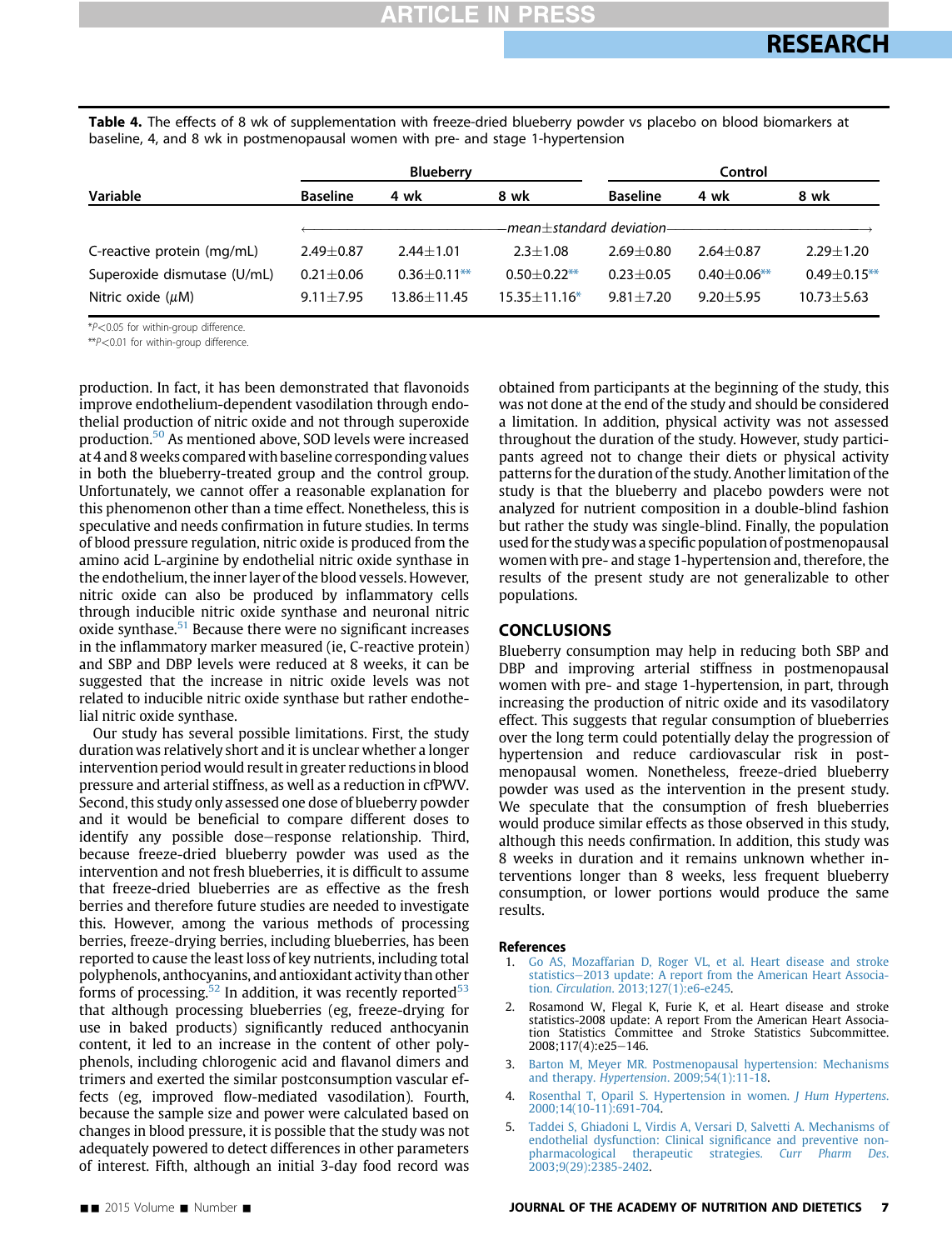## **ARTICLE IN PRESS**

### <span id="page-7-0"></span>**RESEARCH** <u>research</u>

- 6. [Koh KK, Kang MH, Jin DK, et al. Vascular effects of estrogen in type II](http://refhub.elsevier.com/S2212-2672(14)01633-5/sref5) [diabetic postmenopausal women.](http://refhub.elsevier.com/S2212-2672(14)01633-5/sref5) J Am Coll Cardiol. 2001;38(5): [1409-1415.](http://refhub.elsevier.com/S2212-2672(14)01633-5/sref5)
- 7. [Brooks EM, Morgan AL, Pierzga JM, et al. Chronic hormone replace](http://refhub.elsevier.com/S2212-2672(14)01633-5/sref6)[ment therapy alters thermoregulatory and vasomotor function in](http://refhub.elsevier.com/S2212-2672(14)01633-5/sref6) [postmenopausal women.](http://refhub.elsevier.com/S2212-2672(14)01633-5/sref6) J Appl Physiol. 1997;83(2):477-484.
- 8. [Schiffrin EL. Role of endothelin-1 in hypertension and vascular dis](http://refhub.elsevier.com/S2212-2672(14)01633-5/sref7)ease. Am J Hypertens[. 2001;14\(6 pt 2\):83S-89S](http://refhub.elsevier.com/S2212-2672(14)01633-5/sref7).
- 9. [Schulman IH, Zhou MS, Raij L. Interaction between nitric oxide and](http://refhub.elsevier.com/S2212-2672(14)01633-5/sref8) [angiotensin II in the endothelium: Role in atherosclerosis and hy](http://refhub.elsevier.com/S2212-2672(14)01633-5/sref8)pertension. J Hypertens Suppl[. 2006;24\(1\):S45-S50](http://refhub.elsevier.com/S2212-2672(14)01633-5/sref8).
- 10. [White CR, Brock TA, Chang LY, et al. Superoxide and peroxynitrite in](http://refhub.elsevier.com/S2212-2672(14)01633-5/sref9) atherosclerosis. Proc Natl Acad Sci U S A[. 1994;91\(3\):1044-1048](http://refhub.elsevier.com/S2212-2672(14)01633-5/sref9).
- 11. [Puntmann VO, Hussain MB, Mayr M, Xu Q, Singer DR. Role of](http://refhub.elsevier.com/S2212-2672(14)01633-5/sref10) [oxidative stress in angiotensin-II mediated contraction of human](http://refhub.elsevier.com/S2212-2672(14)01633-5/sref10) [conduit arteries in patients with cardiovascular disease.](http://refhub.elsevier.com/S2212-2672(14)01633-5/sref10) Vasc Pharmacol[. 2005;43\(4\):277-282](http://refhub.elsevier.com/S2212-2672(14)01633-5/sref10).
- 12. [Vaziri ND, Rodríguez-Iturbe B. Mechanisms of disease: Oxidative](http://refhub.elsevier.com/S2212-2672(14)01633-5/sref11) stress and infl[ammation in the pathogenesis of hypertension.](http://refhub.elsevier.com/S2212-2672(14)01633-5/sref11) Nat Clin Pract Nephrol[. 2006;2\(10\):582-593](http://refhub.elsevier.com/S2212-2672(14)01633-5/sref11).
- 13. [Hermann M, Flammer A, Lüscher TF. Nitric oxide in hypertension.](http://refhub.elsevier.com/S2212-2672(14)01633-5/sref12) [J Clin Hypertens \(Greenwich\)](http://refhub.elsevier.com/S2212-2672(14)01633-5/sref12). 2006;8(12 suppl 4):17-29.
- 14. [Anderson TJ. Arterial stiffness or endothelial dysfunction as a surro](http://refhub.elsevier.com/S2212-2672(14)01633-5/sref13)[gate marker of vascular risk.](http://refhub.elsevier.com/S2212-2672(14)01633-5/sref13) Can J Cardiol. 2006;22(suppl B):72B-80B.
- 15. [Bonetti PO, Lerman LO, Lerman A. Endothelial dysfunction: A marker](http://refhub.elsevier.com/S2212-2672(14)01633-5/sref14) of atherosclerotic risk. [Arterioscler Thromb Vasc Biol](http://refhub.elsevier.com/S2212-2672(14)01633-5/sref14). 2003;23(2): [168-175](http://refhub.elsevier.com/S2212-2672(14)01633-5/sref14).
- 16. [Chobanian AV, Bakris GL, Black HR, et al. Seventh report of the Joint](http://refhub.elsevier.com/S2212-2672(14)01633-5/sref15) [National Committee on Prevention, Detection, Evaluation, and Treat](http://refhub.elsevier.com/S2212-2672(14)01633-5/sref15)[ment of High Blood Pressure.](http://refhub.elsevier.com/S2212-2672(14)01633-5/sref15) Hypertension. 2003;42(6):1206-1252.
- 17. [Roger V, Go A, Lloyd-Jones D, et al. Heart disease and stroke](http://refhub.elsevier.com/S2212-2672(14)01633-5/sref16) [statistics-2012 update: A report from the American Heart Associa](http://refhub.elsevier.com/S2212-2672(14)01633-5/sref16)tion. Circulation[. 2012;125\(1\):188-197](http://refhub.elsevier.com/S2212-2672(14)01633-5/sref16).
- 18. [Appel LJ, Brands MW, Daniels SR, Karanja N, Elmer PJ, Sacks FM.](http://refhub.elsevier.com/S2212-2672(14)01633-5/sref17) [Dietary approaches to prevent and treat hypertension: A scienti](http://refhub.elsevier.com/S2212-2672(14)01633-5/sref17)fic [statement from the American Heart Association.](http://refhub.elsevier.com/S2212-2672(14)01633-5/sref17) Hypertension. [2006;47\(2\):296-308.](http://refhub.elsevier.com/S2212-2672(14)01633-5/sref17)
- [Wang Y, Wang QJ. The prevalence of prehypertension and hyper](http://refhub.elsevier.com/S2212-2672(14)01633-5/sref18)[tension among US adults according to the new joint national com](http://refhub.elsevier.com/S2212-2672(14)01633-5/sref18)[mittee guidelines: New challenges of the old problem.](http://refhub.elsevier.com/S2212-2672(14)01633-5/sref18) Arch Intern Med[. 2004;164\(19\):2126-2134](http://refhub.elsevier.com/S2212-2672(14)01633-5/sref18).
- 20. [Whelton PK, He J, Appel LJ, et al. Primary prevention of hyperten](http://refhub.elsevier.com/S2212-2672(14)01633-5/sref19)[sion: Clinical and public health advisory from The National High](http://refhub.elsevier.com/S2212-2672(14)01633-5/sref19) [Blood Pressure Education Program.](http://refhub.elsevier.com/S2212-2672(14)01633-5/sref19) JAMA. 2002;288(15):1882-1888.
- 21. [Hooper L, Kroon PA, Rimm EB, et al. Flavonoids,](http://refhub.elsevier.com/S2212-2672(14)01633-5/sref20) flavonoid-rich foods, [and cardiovascular risk: A meta-analysis of randomized controlled](http://refhub.elsevier.com/S2212-2672(14)01633-5/sref20) trials. Am J Clin Nutr[. 2008;88\(1\):38-50.](http://refhub.elsevier.com/S2212-2672(14)01633-5/sref20)
- 22. Cassidy A, O'[Reilly É, Kay C, et al. Habitual intake of](http://refhub.elsevier.com/S2212-2672(14)01633-5/sref21) flavonoid sub[classes and incident hypertension in adults.](http://refhub.elsevier.com/S2212-2672(14)01633-5/sref21) Am J Clin Nutr. [2011;93\(2\):338-347.](http://refhub.elsevier.com/S2212-2672(14)01633-5/sref21)
- 23. [Rodriguez-Mateos A, Heiss C, Borges G, Crozier A. Berry \(Poly\)phe](http://refhub.elsevier.com/S2212-2672(14)01633-5/sref22)[nols and Cardiovascular Health.](http://refhub.elsevier.com/S2212-2672(14)01633-5/sref22) J Agric Food Chem. 2013;62(18): [3842-3851](http://refhub.elsevier.com/S2212-2672(14)01633-5/sref22).
- 24. [Sellappan S, Akoh CC, Krewer G. Phenolic compounds and antioxi](http://refhub.elsevier.com/S2212-2672(14)01633-5/sref23)[dant capacity of Georgia-grown blueberries and blackberries.](http://refhub.elsevier.com/S2212-2672(14)01633-5/sref23) J Agric Food Chem[. 2002;50\(8\):2432-2438](http://refhub.elsevier.com/S2212-2672(14)01633-5/sref23).
- 25. [Moze S, Polak T, Gasperlin L, et al. Phenolics in Slovenian bilberries](http://refhub.elsevier.com/S2212-2672(14)01633-5/sref24) (Vaccinium myrtillus L.) and blueberries [\(Vaccinium corymbosum L.\)](http://refhub.elsevier.com/S2212-2672(14)01633-5/sref24). J Agric Food Chem[. 2011;59\(13\):6998-7004](http://refhub.elsevier.com/S2212-2672(14)01633-5/sref24).
- 26. [Vinson JA, Su X, Zubik L, Bose P. Phenol antioxidant](http://refhub.elsevier.com/S2212-2672(14)01633-5/sref25) [quantity and quality in foods: Fruits.](http://refhub.elsevier.com/S2212-2672(14)01633-5/sref25) J Agric Food Chem. 2001;49(11): [5315-5321](http://refhub.elsevier.com/S2212-2672(14)01633-5/sref25).
- 27. [Ehlenfeldt MK, Prior RL. Oxygen radical absorbance capacity \(ORAC\)](http://refhub.elsevier.com/S2212-2672(14)01633-5/sref26) [and phenolic and anthocyanin concentrations in fruit and leaf tissues](http://refhub.elsevier.com/S2212-2672(14)01633-5/sref26) of highbush blueberry. J Agric Food Chem[. 2001;49\(5\):2222-2227.](http://refhub.elsevier.com/S2212-2672(14)01633-5/sref26)
- 28. [Kalt W, Ryan DAJ, Duy JC, Prior RL, Ehlenfeldt MK, Kloet SPV. Inter](http://refhub.elsevier.com/S2212-2672(14)01633-5/sref27)specifi[c variation in anthocyanins, phenolics, and antioxidant ca](http://refhub.elsevier.com/S2212-2672(14)01633-5/sref27)[pacity among genotypes of highbush and lowbush blueberries](http://refhub.elsevier.com/S2212-2672(14)01633-5/sref27) ([Vaccinium section cyanococcus](http://refhub.elsevier.com/S2212-2672(14)01633-5/sref27) spp). J Agric Food Chem. 2001;49(10): [4761-4767](http://refhub.elsevier.com/S2212-2672(14)01633-5/sref27).
- 29. [Basu A, Du M, Leyva MJ, et al. Blueberries decrease cardiovascular](http://refhub.elsevier.com/S2212-2672(14)01633-5/sref28) [risk factors in obese men and women with metabolic syndrome.](http://refhub.elsevier.com/S2212-2672(14)01633-5/sref28) J Nutr[. 2010;140\(9\):1582-1587](http://refhub.elsevier.com/S2212-2672(14)01633-5/sref28).
- 30. [Rodriguez-Mateos A, Rendeiro C, Bergillos-Meca T, et al. Intake and](http://refhub.elsevier.com/S2212-2672(14)01633-5/sref29) time dependence of blueberry fl[avonoid-induced improvements in](http://refhub.elsevier.com/S2212-2672(14)01633-5/sref29) [vascular function: A randomized, controlled, double-blind, crossover](http://refhub.elsevier.com/S2212-2672(14)01633-5/sref29) [intervention study with mechanistic insights into biological activity.](http://refhub.elsevier.com/S2212-2672(14)01633-5/sref29) Am J Clin Nutr[. 2013;98\(5\):1179-1191.](http://refhub.elsevier.com/S2212-2672(14)01633-5/sref29)
- 31. [Mitchell GF, Hwang SJ, Vasan RS, et al. Arterial stiffness and car-](http://refhub.elsevier.com/S2212-2672(14)01633-5/sref30)[diovascular events: The Framingham Heart Study.](http://refhub.elsevier.com/S2212-2672(14)01633-5/sref30) Circulation. [2010;121\(4\):505-511.](http://refhub.elsevier.com/S2212-2672(14)01633-5/sref30)
- 32. [Yamashina A, Tomiyama H, Takeda K, et al. Validity, reproducibility,](http://refhub.elsevier.com/S2212-2672(14)01633-5/sref31) and clinical signifi[cance of noninvasive brachial-ankle pulse wave](http://refhub.elsevier.com/S2212-2672(14)01633-5/sref31) [velocity measurement.](http://refhub.elsevier.com/S2212-2672(14)01633-5/sref31) Hypertens Res. 2002;25(3):359-364.
- [McAnulty SR, McAnulty LS, Morrow JD, et al. Effect of daily fruit](http://refhub.elsevier.com/S2212-2672(14)01633-5/sref32) [ingestion on angiotensin converting enzyme activity, blood pressure,](http://refhub.elsevier.com/S2212-2672(14)01633-5/sref32) [and oxidative stress in chronic smokers.](http://refhub.elsevier.com/S2212-2672(14)01633-5/sref32) Free Radic Res. 2005;39(11): [1241-1248](http://refhub.elsevier.com/S2212-2672(14)01633-5/sref32).
- 34. [Alvarez-Parrilla E, De La Rosa LA, Legarreta P, Saenz L, Rodrigo-](http://refhub.elsevier.com/S2212-2672(14)01633-5/sref33)[García J, González-Aguilar GA. Daily consumption of apple, pear and](http://refhub.elsevier.com/S2212-2672(14)01633-5/sref33) [orange juice differently affects plasma lipids and antioxidant ca](http://refhub.elsevier.com/S2212-2672(14)01633-5/sref33)[pacity of smoking and non-smoking adults.](http://refhub.elsevier.com/S2212-2672(14)01633-5/sref33) Int J Food Sci Nutr. [2010;61\(4\):369-380.](http://refhub.elsevier.com/S2212-2672(14)01633-5/sref33)
- 35. Chopra M, O'[Neill ME, Keogh N, Wortley G, Southon S, Thurnham DI.](http://refhub.elsevier.com/S2212-2672(14)01633-5/sref34) Infl[uence of increased fruit and vegetable intake on plasma and li](http://refhub.elsevier.com/S2212-2672(14)01633-5/sref34)[poprotein carotenoids and LDL oxidation in smokers and non](http://refhub.elsevier.com/S2212-2672(14)01633-5/sref34)smokers. Clin Chem[. 2000;46\(11\):1818-1829.](http://refhub.elsevier.com/S2212-2672(14)01633-5/sref34)
- 36. [Lykkesfeldt J, Christen S, Wallock LM, Chang HH, Jacob RA, Ames BN.](http://refhub.elsevier.com/S2212-2672(14)01633-5/sref35) [Ascorbate is depleted by smoking and repleted by moderate sup](http://refhub.elsevier.com/S2212-2672(14)01633-5/sref35)[plementation: A study in male smokers and nonsmokers with](http://refhub.elsevier.com/S2212-2672(14)01633-5/sref35) [matched dietary antioxidant intakes.](http://refhub.elsevier.com/S2212-2672(14)01633-5/sref35) Am J Clin Nutr. 2000;71(2): [530-536](http://refhub.elsevier.com/S2212-2672(14)01633-5/sref35).
- 37. [van der Schouw YT, Pijpe A, Lebrun CE, et al. Higher usual dietary](http://refhub.elsevier.com/S2212-2672(14)01633-5/sref36) [intake of phytoestrogens is associated with lower aortic stiffness in](http://refhub.elsevier.com/S2212-2672(14)01633-5/sref36) postmenopausal women. [Arterioscler Thromb Vasc Biol](http://refhub.elsevier.com/S2212-2672(14)01633-5/sref36). 2002;22(8): [1316-1322](http://refhub.elsevier.com/S2212-2672(14)01633-5/sref36).
- [Jennings A, Welch AA, Fairweather-Tait SJ, et al. Higher anthocyanin](http://refhub.elsevier.com/S2212-2672(14)01633-5/sref37) [intake is associated with lower arterial stiffness and central blood](http://refhub.elsevier.com/S2212-2672(14)01633-5/sref37) pressure in women. Am J Clin Nutr[. 2012;96\(4\):781-788](http://refhub.elsevier.com/S2212-2672(14)01633-5/sref37).
- [Dohadwala MM, Holbrook M, Hamburg NM, et al. Effects of cran](http://refhub.elsevier.com/S2212-2672(14)01633-5/sref38)[berry juice consumption on vascular function in patients with cor](http://refhub.elsevier.com/S2212-2672(14)01633-5/sref38)onary artery disease. Am J Clin Nutr[. 2011;93\(5\):934-940](http://refhub.elsevier.com/S2212-2672(14)01633-5/sref38).
- 40. [Siasos G, Tousoulis D, Kokkou E, et al. Favorable effects of concord](http://refhub.elsevier.com/S2212-2672(14)01633-5/sref39) [grape juice on endothelial function and arterial stiffness in healthy](http://refhub.elsevier.com/S2212-2672(14)01633-5/sref39) smokers. Am J Hypertens[. 2014;27\(1\):38-45.](http://refhub.elsevier.com/S2212-2672(14)01633-5/sref39)
- Nestel P, Fujii A, Zhang L. An isofl[avone metabolite reduces arterial](http://refhub.elsevier.com/S2212-2672(14)01633-5/sref40) [stiffness and blood pressure in overweight men and postmenopausal](http://refhub.elsevier.com/S2212-2672(14)01633-5/sref40) women. Atherosclerosis[. 2007;192\(1\):184-189.](http://refhub.elsevier.com/S2212-2672(14)01633-5/sref40)
- [Sugawara J, Hayashi K, Yokoi T, et al. Brachial-ankle pulse wave](http://refhub.elsevier.com/S2212-2672(14)01633-5/sref41) [velocity: An index of central arterial stiffness?](http://refhub.elsevier.com/S2212-2672(14)01633-5/sref41) J Hum Hypertens. [2005;19\(5\):401-406.](http://refhub.elsevier.com/S2212-2672(14)01633-5/sref41)
- 43. [Tanaka H, Munakata M, Kawano Y, et al. Comparison between](http://refhub.elsevier.com/S2212-2672(14)01633-5/sref42) [carotid-femoral and brachial-ankle pulse wave velocity as measures](http://refhub.elsevier.com/S2212-2672(14)01633-5/sref42) of arterial stiffness. J Hypertens[. 2009;27\(10\):2022-2027](http://refhub.elsevier.com/S2212-2672(14)01633-5/sref42).
- 44. [Figueroa A, Vicil F, Sanchez-Gonzalez MA, et al. Effects of diet and/or](http://refhub.elsevier.com/S2212-2672(14)01633-5/sref43) [low-intensity resistance exercise training on arterial stiffness,](http://refhub.elsevier.com/S2212-2672(14)01633-5/sref43) [adiposity, and lean mass in obese postmenopausal women.](http://refhub.elsevier.com/S2212-2672(14)01633-5/sref43) Am J Hypertens[. 2013;26\(3\):416-423](http://refhub.elsevier.com/S2212-2672(14)01633-5/sref43).
- 45. [Figueroa A, Wong A, Hooshmand S, Sanchez-Gonzalez MA. Effects of](http://refhub.elsevier.com/S2212-2672(14)01633-5/sref44) [watermelon supplementation on arterial stiffness and wave re](http://refhub.elsevier.com/S2212-2672(14)01633-5/sref44)flec[tion amplitude in postmenopausal women.](http://refhub.elsevier.com/S2212-2672(14)01633-5/sref44) Menopause. 2013;20(5): [573-577](http://refhub.elsevier.com/S2212-2672(14)01633-5/sref44).
- 46. [Tomiyama H, Matsumoto C, Yamada J, et al. Predictors of progression](http://refhub.elsevier.com/S2212-2672(14)01633-5/sref45) [from prehypertension to hypertension in Japanese men.](http://refhub.elsevier.com/S2212-2672(14)01633-5/sref45) Am J Hypertens[. 2009;22\(6\):630-636](http://refhub.elsevier.com/S2212-2672(14)01633-5/sref45).
- 47. [Yambe M, Tomiyama H, Yamada J, et al. Arterial stiffness and pro](http://refhub.elsevier.com/S2212-2672(14)01633-5/sref46)[gression to hypertension in Japanese male subjects with high normal](http://refhub.elsevier.com/S2212-2672(14)01633-5/sref46) blood pressure. J Hypertens[. 2007;25\(1\):87-93.](http://refhub.elsevier.com/S2212-2672(14)01633-5/sref46)
- 48. [Takase H, Dohi Y, Toriyama T, et al. Brachial-ankle pulse wave ve](http://refhub.elsevier.com/S2212-2672(14)01633-5/sref47)[locity predicts increase in blood pressure and onset of hypertension.](http://refhub.elsevier.com/S2212-2672(14)01633-5/sref47) Am J Hypertens[. 2011;24\(6\):667-673.](http://refhub.elsevier.com/S2212-2672(14)01633-5/sref47)